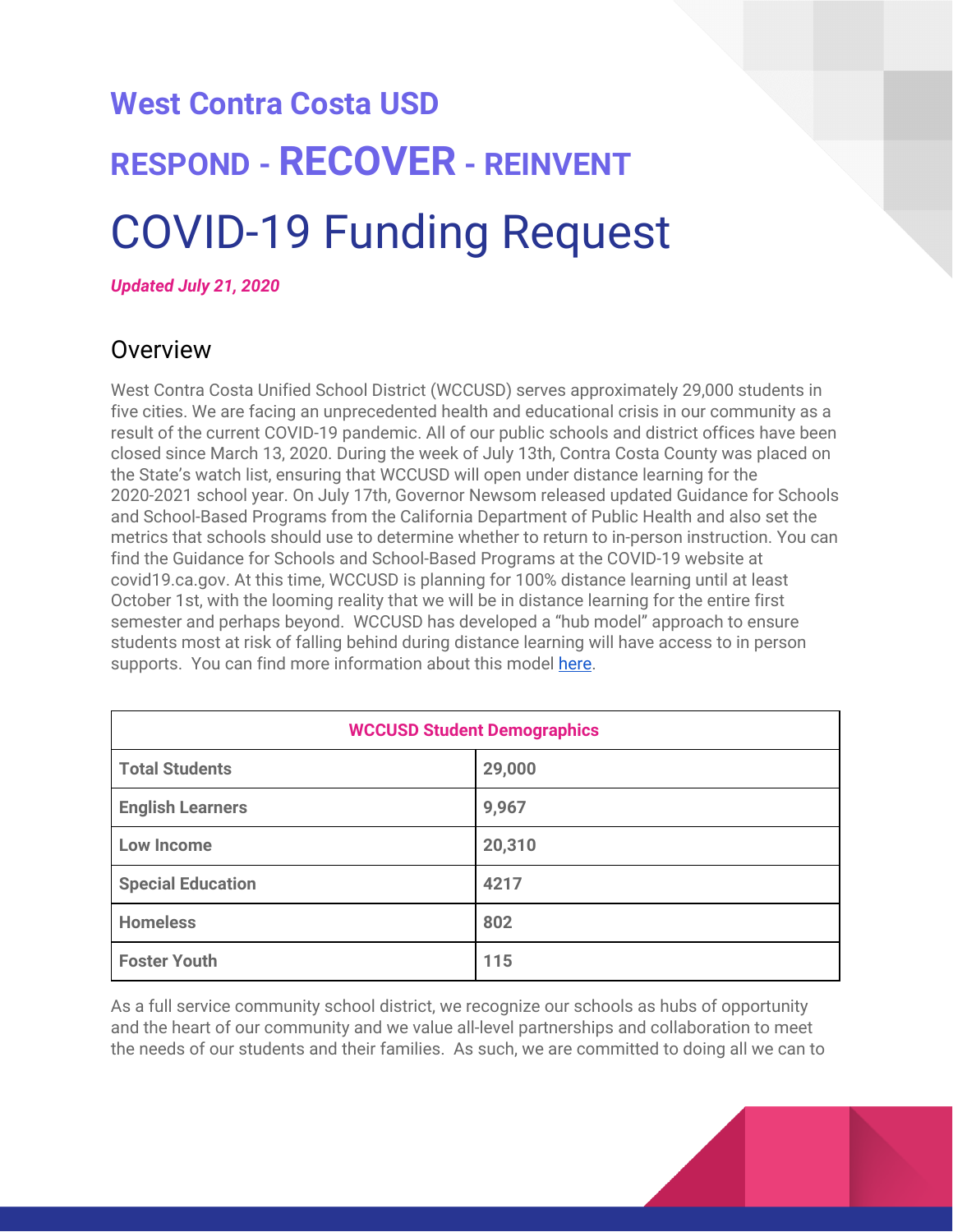provide full continuity of education services during this challenging and uncertain time. What is clear is that WCCUSD will need to provide significant additional services to our students to ensure their success in Distance Learning 2.0 and their transition back into school.

As in most crisis, however, our current needs outweigh our resources in the following areas:

DISTANCE TEACHING AND LEARNING: **\$6,485,000**

ENSURING CLEAN AND SAFE FACILITIES: **\$975,000**

COMMUNICATING WITH OUR COMMUNITY: **\$163,500**

SUPPORT FOR SOCIAL EMOTIONAL LEARNING & TRAUMA INFORMED PRACTICES: **\$1,220,000**

#### **TOTAL REQUESTED AMOUNT: \$8,843,500**

In partnership with the West Contra Costa Public Education Fund, we have prepared this funding request. Our goal is to continue to respond to the COVID-19 crisis on behalf of all public school students and our community. We anticipate that this interruption of school, work, and daily life will continue to have a dire impact on all, particularly those who are most vulnerable, including our low income, homeless, and foster youth.

## Goals

1. **DISTANCE LEARNING 2.0:** During Distance Learning 2.0, we must demonstrate to our students and families that we have moved beyond our Spring prototypes and are ready to deliver a high quality education to each student. Through new distance learning mandates from the State, WCCUSD must ensure that our students are actively engaged each day, that social and mental health needs are met, students are able to have access to content materials, and that each student has a device and internet access.

Due to our 1:1 initiative in grades 2-12, the vast majority of our students have access to district-issued Chromebooks at home. **Through our efforts this past Spring, we were able to provide 23,998 chrome books and 1,795 hotspots.** Through our Spring inventory work we know there is additional need and we are working vigorously to meet that need for additional devices and connectivity.

| <b>Activity</b>                                                                                                                                    | <b>Required Resources</b>                   | <b>Funding Needed</b> |
|----------------------------------------------------------------------------------------------------------------------------------------------------|---------------------------------------------|-----------------------|
| Refresh half of our aging<br>student Chromebook fleet for<br>the 2021-22 school year so<br>that secondary students have<br>a robust learning tool. | Purchase 15,000<br>Chromebooks @ \$400 each | \$6,000,000           |

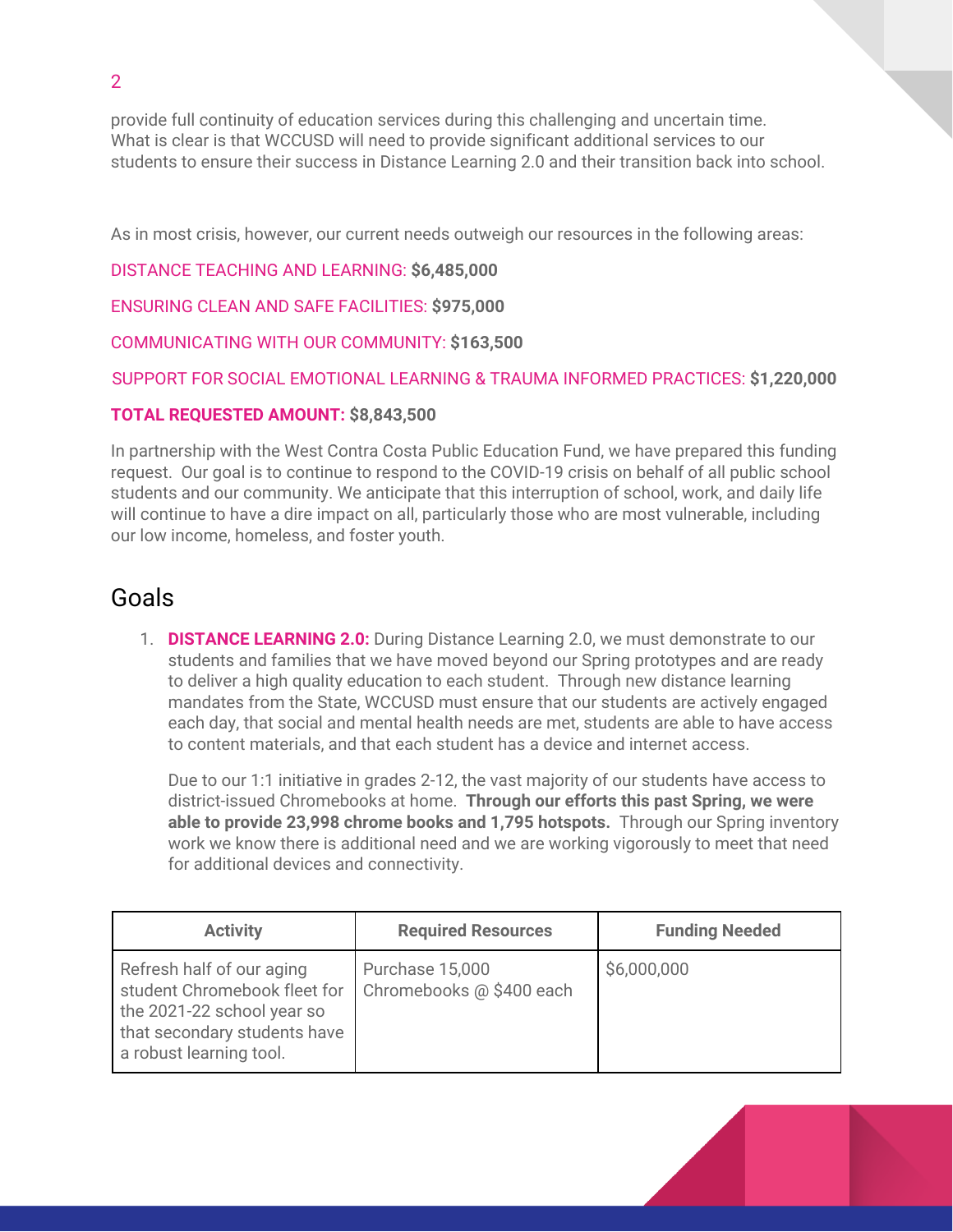| Provide internet hot spots to<br>students currently without<br>internet access | Purchase at least 1,000<br>additional hot spots to<br>students as needed (and if<br>needed, to any teacher<br>without home access)                        | \$300,000   |
|--------------------------------------------------------------------------------|-----------------------------------------------------------------------------------------------------------------------------------------------------------|-------------|
| Supplies for at-home, shelter,<br>and group home learning                      | Paper and toner for creating<br>at-home learning packets for<br>students                                                                                  | \$25,000    |
|                                                                                | School supplies such as<br>pencils/pens,<br>binder/graphing paper, etc to<br>support at-home learning<br>packets for sheltered and low<br>income families | \$10,000    |
| Mailing work packets and<br>supplies to students                               | Postage and printing costs                                                                                                                                | \$30,000    |
| Licenses for distance<br>learning websites                                     | Many online learning<br>resources were free in the<br>spring, and now require fees                                                                        | \$75,000    |
| Professional Development for<br><b>Teachers</b>                                | Teacher training on effective<br>DL practices                                                                                                             | \$50,000    |
| Total                                                                          |                                                                                                                                                           | \$6,485,000 |

2. **ENSURING CLEAN & SAFE FACILITIES:** [Guidelines](https://files.covid19.ca.gov/pdf/guidance-schools.pdf) from the State of California along with the County Department of Public Health have finally begun to clarify the requirements for reopening. WCCUSD has worked diligently to create a reopening plan that prioritizes equity and phase students into school through our "hub [model.](https://www.wccusd.net/cms/lib/CA01001466/Centricity/domain/24/20_21%20school%20year/Returntoschoolframeworkoption4%20july%209.pdf)" When Contra Costa County is removed from the watch list and we begin to allow students back on campus, we must provide learning spaces and district facilities that meet the rigorous health and safety standards that provide the requisite assurances and protection for our stakeholders.

To this end, there is a need to ensure all staff and students are provided essential PPE, increase custodial operations at all district buildings, equip schools, classrooms, and restrooms with needed hygiene items and cleaning supplies, purchase needed sanitation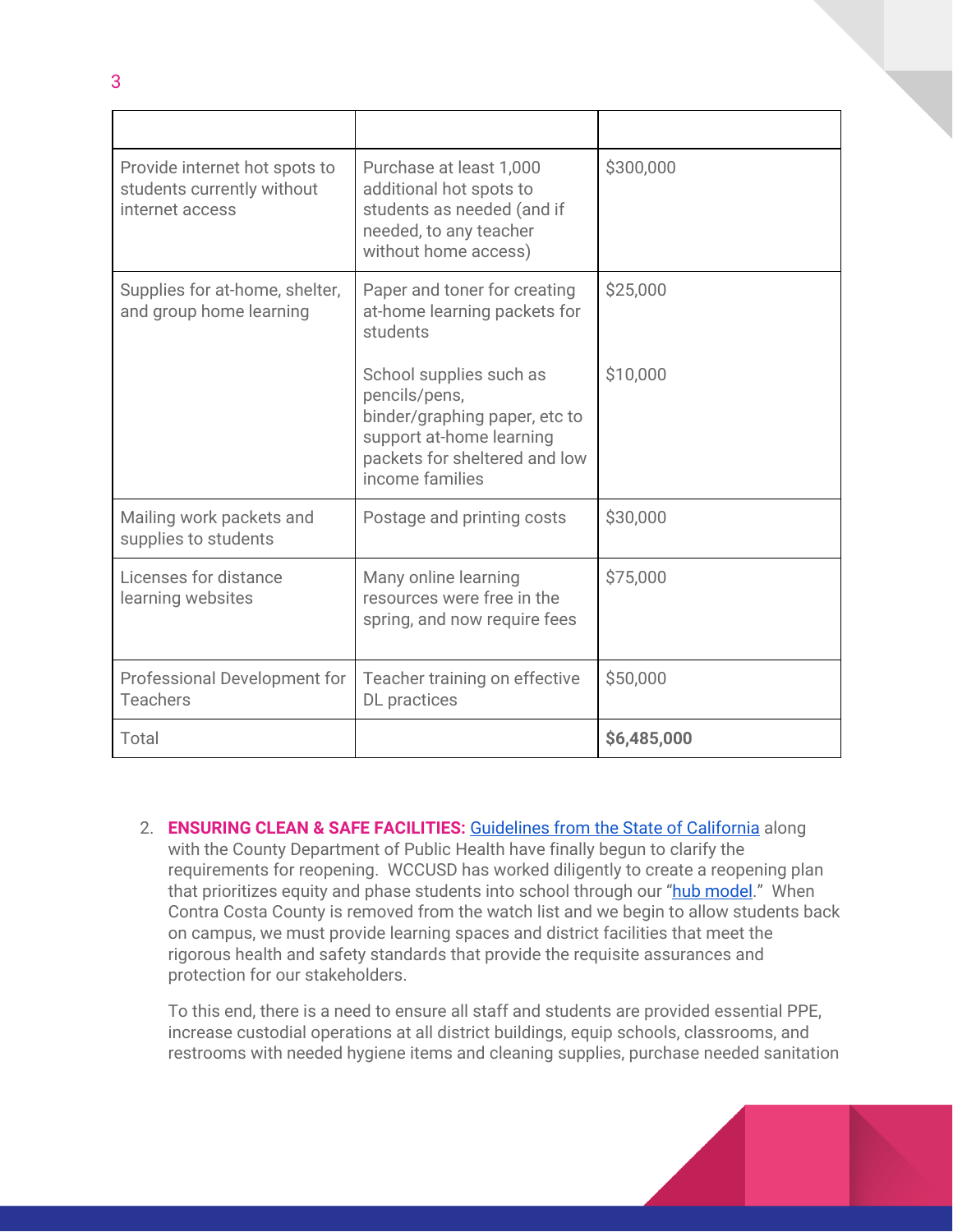equipment, improved ventilation, and ensure that deep cleaning takes place. With certain areas in our sites still currently being used for food distribution, there is still a need for maintenance, cleaning, and sanitation. With the state directive that all employees would still receive anticipated wages, essential labor that is currently taking place is incurring extra cost.

| <b>Activity</b>                                                               | <b>Required Resources</b>                                | <b>Funding Needed</b> |
|-------------------------------------------------------------------------------|----------------------------------------------------------|-----------------------|
| Ensure access to hygiene<br>supplies in restrooms,<br>classrooms, and offices | Hand sanitizer, masks, paper<br>towels, tissues and soap | \$75,000              |
| Ensure all students & staff<br>have essential PPE                             | Face masks, face shields,<br>gloves                      | \$900,000             |
| Total                                                                         |                                                          | \$975,000             |

- 3. **COMMUNICATING WITH OUR COMMUNITY:** During these uncertain times, it is crucial to communicate with our families on a regular basis. From the onset of this crisis, WCCUSD has made an unparalleled effort to engage our community. For example, to create our reopening plan, we engaged:
	- 53 Taskforce members (stakeholder groups)
	- 98 Subcommittee members (included parent & students)
	- Surveys of students (3,300 responses)
	- Surveys of parents (7,197 responses)
	- Surveys of staff (957 responses)
	- 94 focus groups
	- 3,000+ participants in town hall

No other district went to the lengths of WCCUSD to engage stakeholders to this extent. These efforts, along with the WCCUSD Rapid Relief Fund, have begun to transform the relationship between the district and community. As this crisis continues to unfold, we intend to build on these efforts. To do this, we seek additional resources to support our staffing and acquire new tools/Apps to continue this work.

| <b>Activity</b>       | <b>Required Resources</b>                                                                                | <b>Funding Needed</b> |
|-----------------------|----------------------------------------------------------------------------------------------------------|-----------------------|
| Translate information | Translate school<br>closure-related<br>communication into as many<br>languages spoken by our<br>families | \$7,500               |

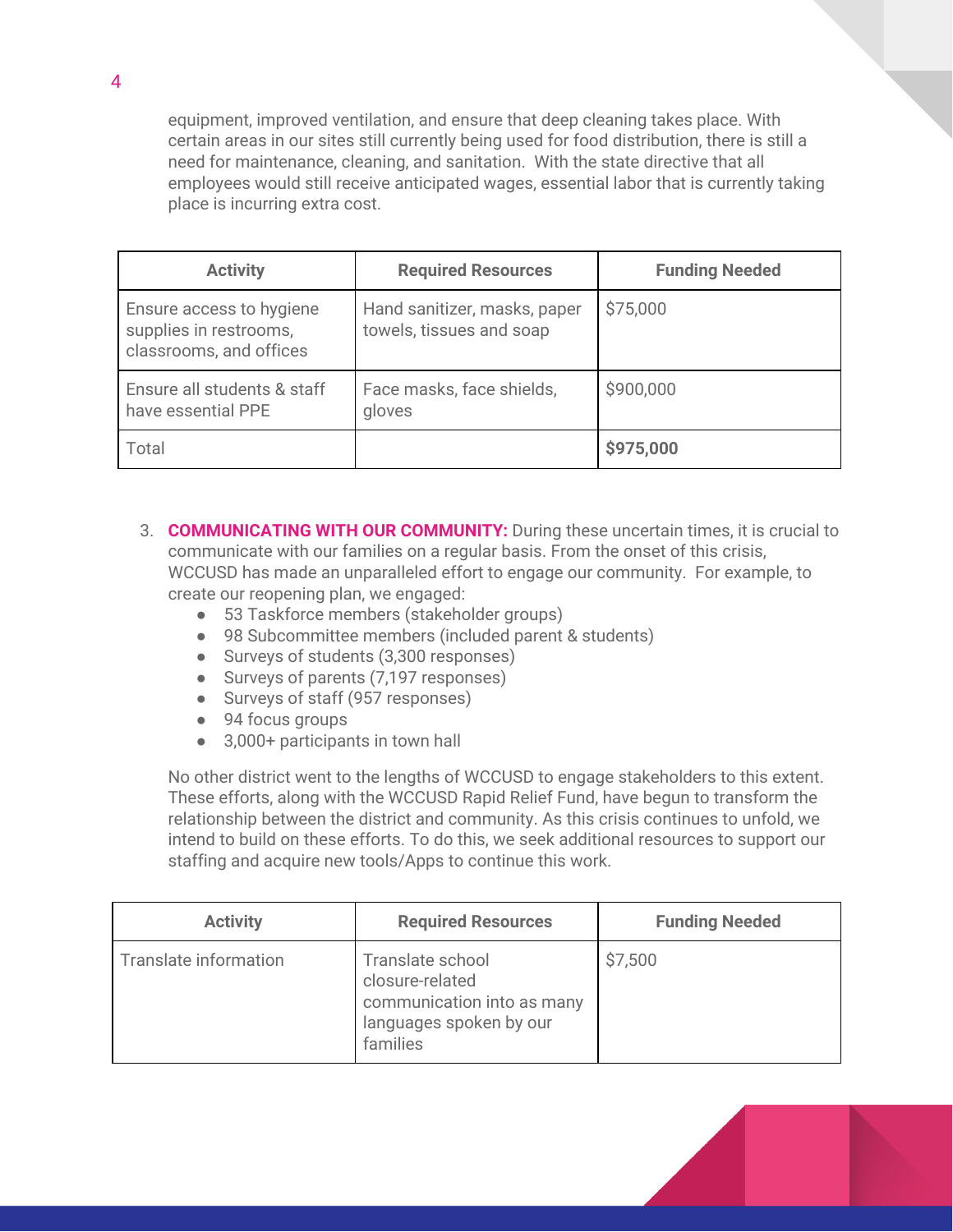| Publish communication<br>media and related mailing                            | Flyers, postcards, etc. to<br>reach families without on-line<br>access and associated<br>mailing costs                                   | \$30,000  |
|-------------------------------------------------------------------------------|------------------------------------------------------------------------------------------------------------------------------------------|-----------|
| <b>Strategic Communications</b><br>Consulting                                 | Effectively navigate back and<br>forth through phases of<br>opening/closing                                                              | \$40,000  |
| Continue community<br>engagement efforts<br>throughout phases of<br>reopening | Utilize new Apps/Tools (e.g.<br>ThoughtExchange,<br>YouthTruth, Remind) for<br>family/student engagement<br>throughout distance learning | \$86,000  |
| Total                                                                         |                                                                                                                                          | \$163,500 |

#### 4. **SUPPORT FOR SOCIAL EMOTIONAL LEARNING & TRAUMA INFORMED PRACTICES:**

Due to school closures and Covid-19, we anticipate students' return to school will be particularly challenging. WCCUSD will need to operate on the assumption that everyone, (students, caregivers, and staff) will have experienced some degree of anxiety and stress, uncertainty, illness, grief and loss. Some will have been ill themselves, some will be grieving a relative or friend who died. Some will have experienced hunger, abuse, neglect, evictions, domestic violence and/or community violence.

For some students, the experience of social distancing and being home during COVID-19 will have been traumatic. WCCUSD will need to prepare our schools for an increased number of learning, behavioral and emotional challenges, from more students. For students already impacted by trauma and social and emotional challenges, these could be exacerbated. Existing disparities also will be more pronounced. Stressors from the transition back are likely to intensify and may impact learning and teaching.

Through our engagement with families, faculty and students, it is clear that we need to provide additional training to our staff and continue to partner with key agencies to meet these mental health needs.

| <b>Activity</b>                          | <b>Required Resources</b>                                                                  | <b>Funding Needed</b> |
|------------------------------------------|--------------------------------------------------------------------------------------------|-----------------------|
| Professional development for<br>teachers | Teacher training on Culture &<br>Climate, Trauma Informed<br>Practices, SEL, Mental Health | \$150,000             |
| Mental health screenings for             | Individual student mental                                                                  | \$500,000             |